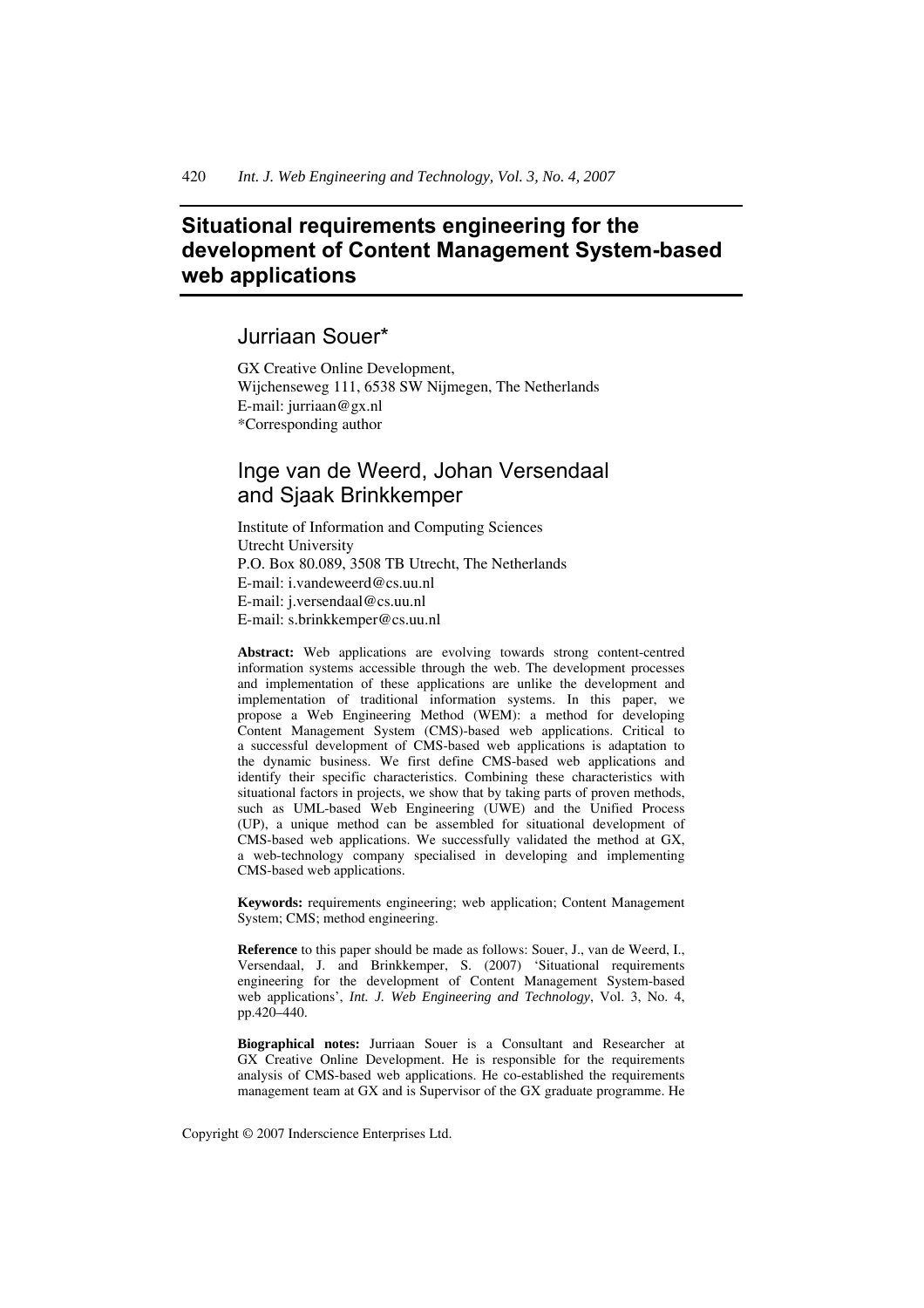holds an MSc in Computational Science from Utrecht University and is an industrial PhD candidate in the group of Professor Dr. Sjaak Brinkkemper, Utrecht University. His research interests include business-IT alignment, content management systems, web applications and organisational issues of software implementations. Before GX, he held a research position at Deloitte & Touche.

Inge van de Weerd is a PhD student at the Institute of Information and Computing Sciences at Utrecht University, the Netherlands. She holds an MSc in Information Science from Utrecht University. Her research interests comprise method engineering, metamodelling, product management, information systems development and knowledge management. Her PhD research focuses on the development of a knowledge infrastructure for product software methods that enable situational capability evolution.

Dr. Johan Versendaal is an Assistant Professor at the Institute of Information and Computing Sciences at Utrecht University. He is co-architect of the newly developed Master's programme Business Informatics at the university. His research interests include business-IT alignment, and human factors and organisational issues of (e-)procurement. Prior to joining the university, he was Product Manager at Baan for purchasing applications, and Development Manager in the area of usability; he established the usability team at Baan. Furthermore, he has worked as a Business and Usability Consultant at Atos Origin.

Dr. Sjaak Brinkkemper is a Professor of Organization and Information at the Institute of Information and Computing Sciences at Utrecht University, the Netherlands. Before that, he was a Consultant at the Vanenburg Group and a Chief Architect at Baan. He has held academic positions at the University of Twente and the University of Nijmegen. He holds an MSc and a PhD from the University of Nijmegen. His research interests are software product development, information systems methodology, metamodelling and method engineering.

# **1 Web application development and implementation**

Nowadays, organisations rely on the web to support their business processes and use the internet as a way to create competitive advantage, global collaboration and integration with external partners (Lee and Shirani, 2004). Therefore, applications based on web technology are considered of strategic importance (Turban *et al.*, 1999). These web applications should be agile enough to respond to the dynamic business and the ever-changing customer demands (Arch-int and Batanovv, 2003). The changing business landscape has also impacted on the requirements of systems development approaches (Standing, 2002). However, existing methods for the requirements engineering (*i.e*., the elicitation, specification and validation of the requirements) of web applications often fail to capture and specify the business dynamics, fail to implement the desired system, and often lack web focus (Lee and Shirani, 2004). Moreover, little attention in requirements engineering has been paid to the development of frameworks and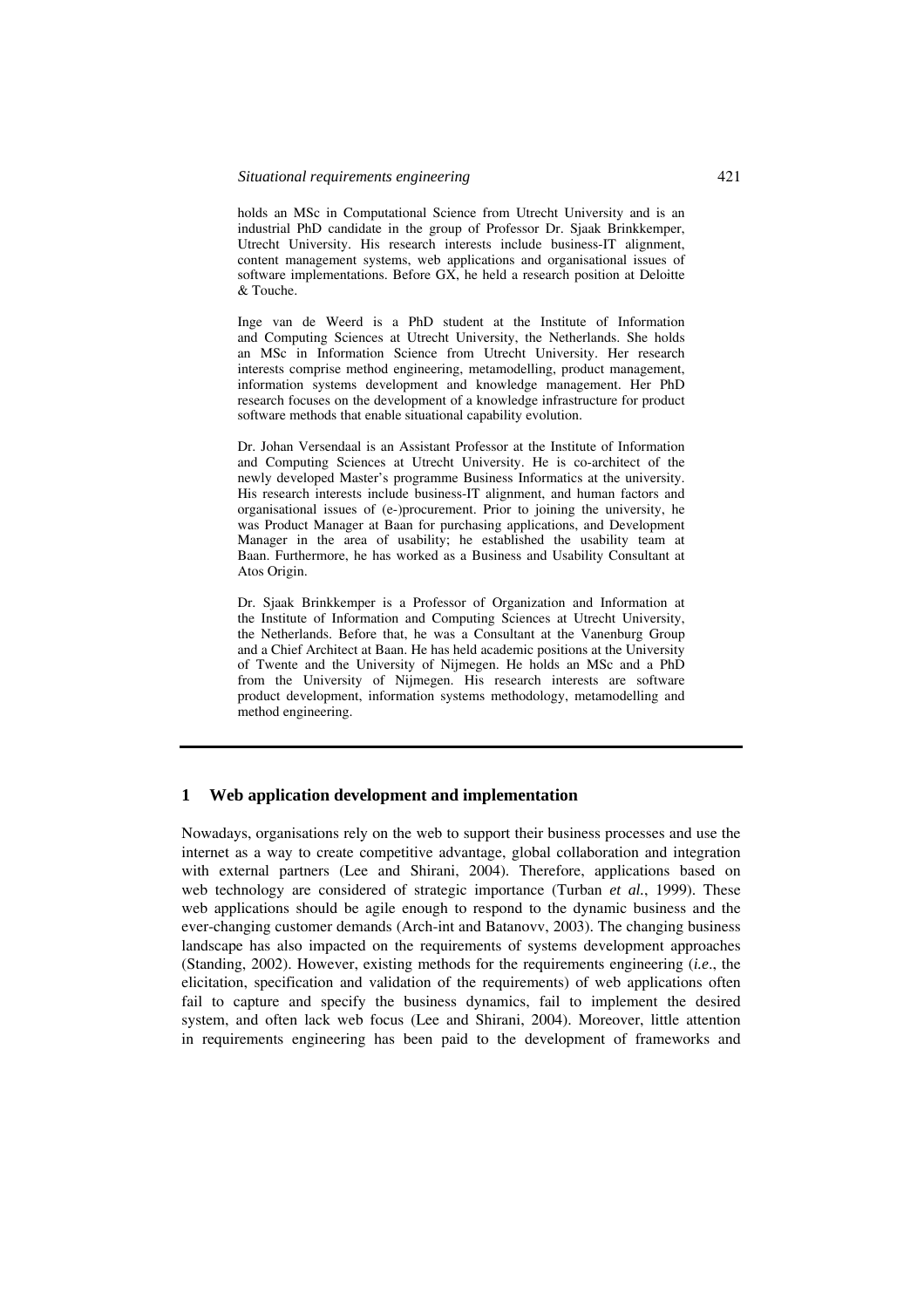methodologies for coping with the requirements analyses of web applications (Bolchini and Paolo, 2002). The literature gives a plausible explanation by suggesting that the web applications differ from conventional information systems (de Castro *et al.*, 2004; Ceri *et al.*, 2000; Lee *et al.*, 2004). In fact, a new discipline called 'Web Engineering' has emerged, for the development of web applications (Murugesan *et al.*, 2001).

With the unrestrained growth of unstructured digital information, the need for a system to control the information emerges. Content Management System (CMS)-based web applications are applications that utilise web technology and manage the unstructured information. CMS-based web applications are therefore implemented to support the organisation with the creation, management and publication of information in an efficient and effective way. Examples of CMS-based web applications are Mediasurface, Tridion, Vignette, Documentum, Microsoft Content Management Server, GX WebManager, and the open source products Zope, Mambo and Joomla. Current CMS-based web applications not only contain an extensive collection of functions for the management of digital information, but also transaction, collaboration and portal functions for extending organisational back-end applications and business processes. Figure 4 gives a functional overview of a CMS-based web application.

Since there is no literature on or methods described for CMS, we developed a method specific for CMS-based web applications, constructed by using components of two existing methods: UML-based Web Engineering (UWE) (Koch and Kraus, 2002) and the Unified Process (UP) (Booch *et al.*, 1999). We integrated the method into a generic development method consisting of the phases Acquisition, Orientation, Definition, Design, Realisation and Implementation. To include situationality to deal with the dynamic business, we developed a route map with three different routes, one route for each of the distinguishable project types that we identified: standard projects, complex projects and migration projects.

Our method helps to answer the research question, what is a 'good' method to develop and implement CMS-based applications in different (customer) organisations? Subsequently, we pose the following questions: how do we organise the requirements engineered in the route maps and how can we adapt the method to meet the organisational needs? The paper develops three main contributions:

- 1 a definition of CMS-based web applications, derived from Enterprise Content Management Systems and Web Information Systems
- 2 a Web Engineering Method (WEM) as a specific development method for CMS-based web applications
- 3 a notation that we introduce (process-data diagram) for specifying the development method.

We start by providing an overview of the differences of developing web applications and traditional information systems given their characteristics. In Section 3, we give an overview of our method, starting with the construction. We validate the method in four projects, which we describe in Section 4. Section 5 provides an overview of related work. Finally, we present our conclusion in Section 6.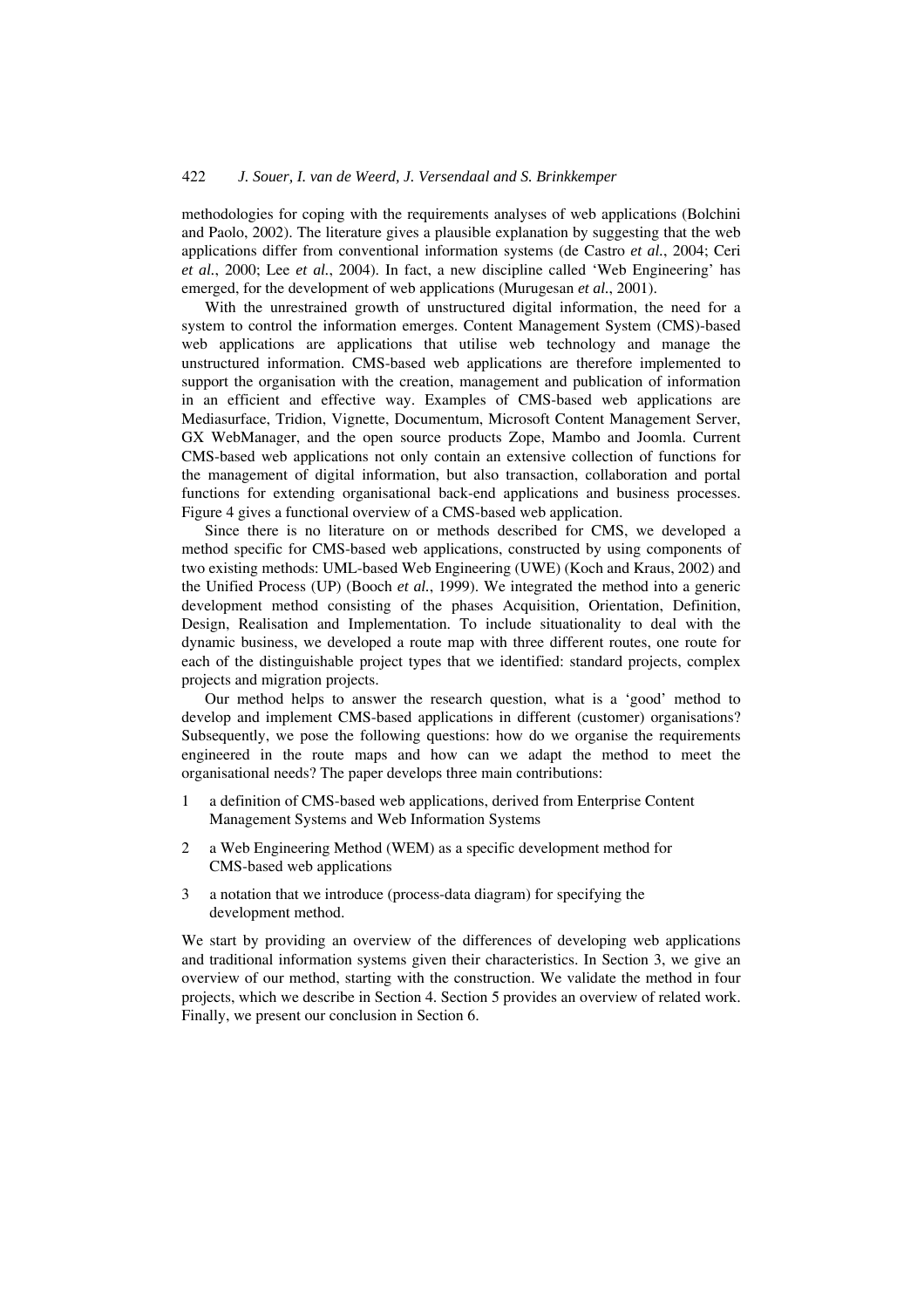*Situational requirements engineering* 423

## **2 Defining CMS-based web applications**

In developing a method for specifying CMS-based web applications, we first clarify the concepts we are discussing. Moreover, we identify their relationships and the differences, particularly the characteristics that influence the requirements engineering process. We first provide an overview of the concepts, whereupon we give a definition.

There are two developments in the last ten years that have gradually led towards CMS-based web applications. One is the growing use and utilisation of the World Wide Web as a significant communication channel. Organisations needed to expand their information systems beyond the boundaries of their organisation, resulting in web information systems and web applications. The other development leading towards CMS was the unrestricted growth of digital content, the large amount of which resulted in a lack of information control and loss of data. New information systems were built to cope with the digital content. These information systems evolved towards Enterprise Content Management Systems (ECM), which encompass Digital Asset Management (DAM), Document Management (DM) and Web Content Management (WCM). The last was developed specifically to cope with web content. WCM and web applications merged gradually into a single application. Figure 1 illustrates a categorisation from information systems to CMS-based web applications.

The definition of a web information system is not unambiguous. There are several definitions of web information systems according to Holck (2002). Yet there seems to be a consensus that web information systems rely on the web for a correct execution. We therefore define *Web Information Systems* as a special type of information system which utilises the technology of the web. Holck argues that it is unclear in what ways the development of web information systems is supposed to be new and different. He describes the four most-often mentioned characteristics of web information systems:

- 1 the new incremental development process
- 2 the time pressure
- 3 the new professions
- 4 a diverse and remote user group.

Taylor *et al*. (2002) found that *ad hoc* development of websites seems to dominate in the industry, which suggests that formal information system development methods are rarely used.

There are numerous web information systems, and not all of them are web applications. In this paper, we use the following definition, derived from the definition of Gnaho (2001): a *web application* is an information system that provides facilities to access complex data and interactive services via the web and changes the state of business. A web application implements business rules and has a certain functionality to either interact with another actor (person or system) or change its own state. In a similar way, De Troyer and Leune identified two kinds of web information systems: a kiosk for presenting plain information (illustrated in Figure 1 as a 'Static Website'), and a web application as a kind of interactive information system (de Troyer and Leune, 1998). De Castro *et al*. (2004) and Jeenicke *et al*. (2003) recognise one of the challenges of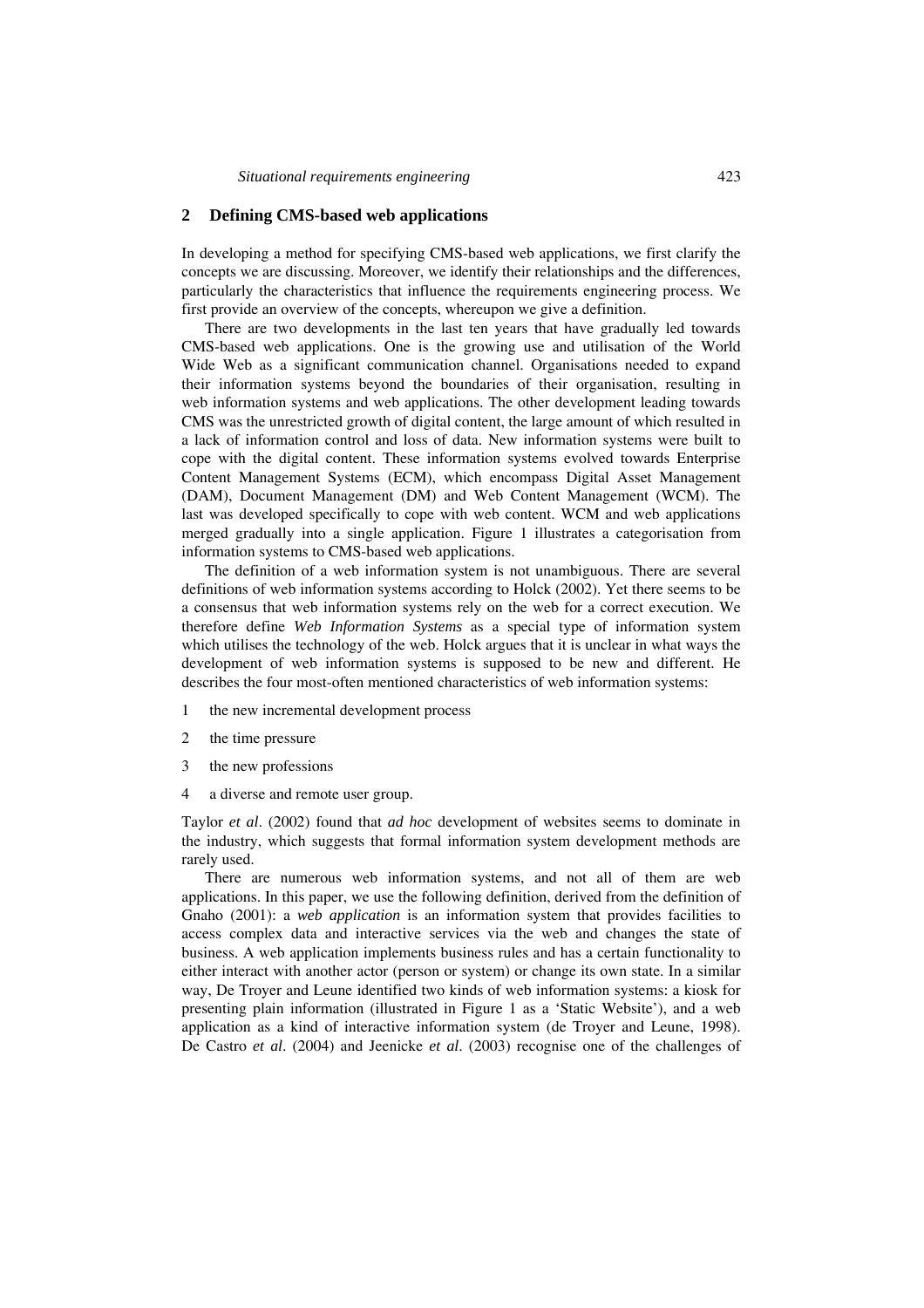specifying web applications: unlike traditional information systems, in web applications the client and the users are not the same people. Another study recognised that the challenge stems from the fact that the internet, and more specifically, the web, is a completely different computing environment compared to conventional computer-based environments (Arch-int and Batanovv, 2003). There are a few methods and tools available for developing web applications, such as WebML and W2000, as mentioned in Section 5.



**Figure 1** Positioning of CMS-based web applications in the information systems categorisation

As the volume of digital content grows, web applications evolve towards more content-centred web applications. Vidgen *et al*. (2001) identified a list of issues arising due to the content growth: information consistency, navigational aspects, data duplication, content audit and control, tracking of content and mapping the website work flows on the business processes. To manage the information, state-of-the-art content-centred web applications rely on a CMS, which can be defined as a tool for the creation, editing and management of information in an integral way (Fernandez-Ilgesias *et al.*, 2005). We define *CMS-based web applications* as a web application for the management and control of content. Typical characteristics of CMS-based web applications are a strict separation of content, structure and graphical design, a content repository for the reuse of information, and an integrated work flow for supporting the content life cycle. With the inclusion of web application in our definition, we imply that CMS-based web applications utilise the technology of the web and implement business logic. As organisations demand more functions to interact with their end users (customers), CMS-based web applications have evolved to a complete set of transactional functions by which multiple users of an organisation can manage their complete online strategy. With a configured CMS-based web application, organisations can provide personalised information to customers; support self-service modules which can be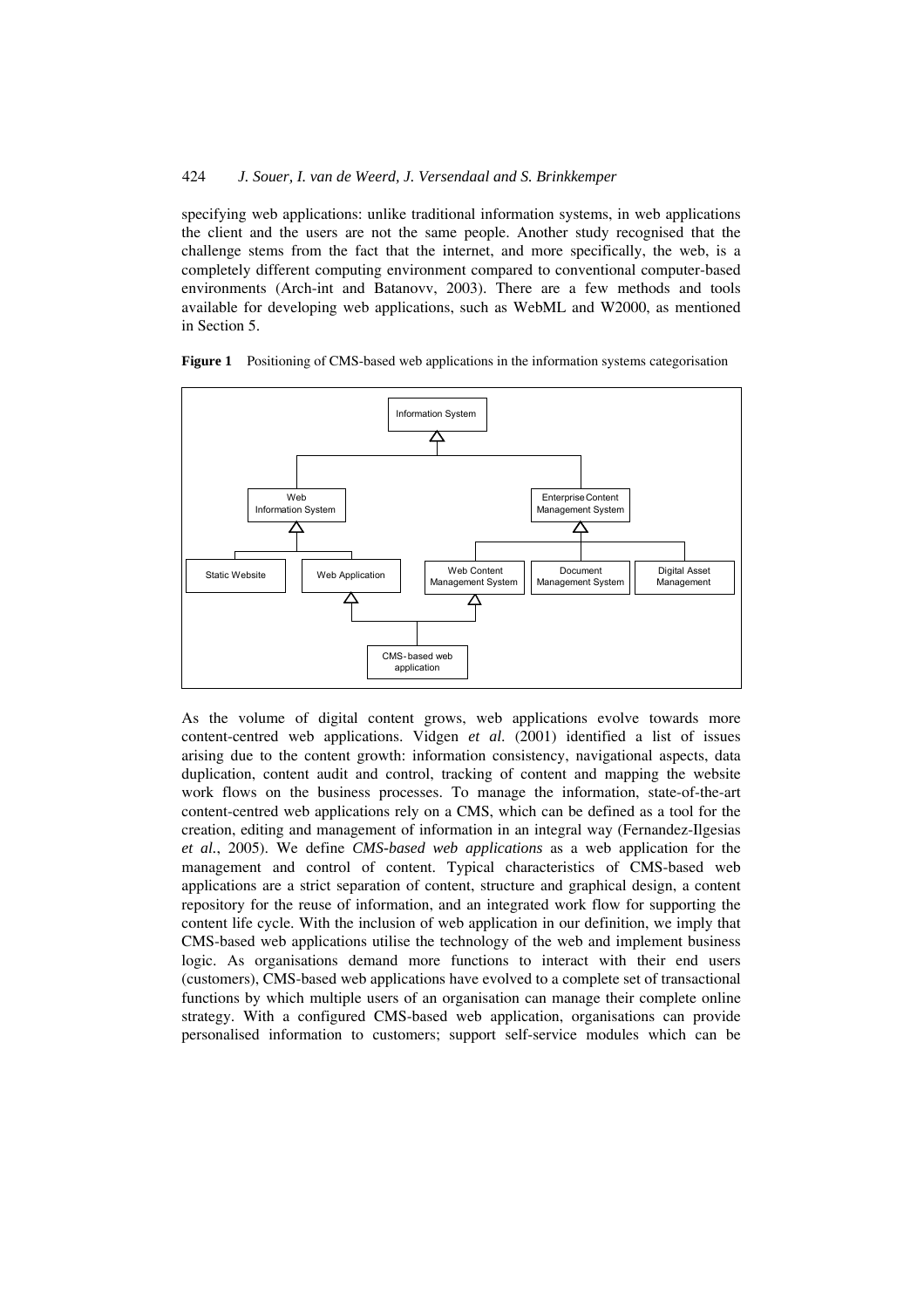integrated with back-office applications (*e.g*., a web service); implement e-commerce functionalities; and manage the information flow for multiple channels (web, PDA, cellphones, RSS, TV screens) in a controlled manner. To elicit, specify and validate all relevant requirements for a CMS-based web application, a thorough understanding of the organisation and its customers is needed. To our knowledge, no specific tools and methods exist for the development of CMS-based web applications.

Note that, as with IS development and implementation of product software like Enterprise Resource Planning (ERP) systems, there are standard modules (commercially) available for CMS-based applications, allowing organisations to implement and customise the applications according to their requirements. In many cases, the development of these applications does not start from scratch.

#### **3 Constructing a new method with method engineering**

Current development methods are not capable of coping with the dynamics of CMS-based web applications and engineering the requirements, as described earlier. Therefore, a new method is needed for situational CMS-based web applications. The WEM uses a development method based on six phases: acquisition, orientation, definition, design, realisation and implementation.

## *3.1 The method engineering process*

To construct a new method, we used fragments of existing methods to evaluate earlier work and combined useful parts into our existing method. The description of the method engineering approach and the used method fragments goes beyond the scope of this paper. For an elaboration of the method engineering approach, see Brinkkemper *et al.* (1999) and van de Weerd *et al.* (2006). We will, however, give a brief description of the two main methods we used as a source for our methods: the Unified Process (UP) and UWE.

The UP is a generic process framework that can be specialised for a very large class of software systems, for different application areas, different types of organisations, different competence levels and different project sizes (Booch *et al.*, 1999). The UP is a methodology which developed into a very extensive framework for the development of a software product. Web applications are a specific type of software. Therefore, we used the UP for the construction of our situational method for the development of web applications.

The UWE methodology provides a systematic approach to the development of web applications (Koch and Kraus, 2002). UWE is also based on the UP and is therefore a good starting point for our development method. Some differences with the UP are the specialisation of the UP for the development of web applications; the extension of the development cycle with a maintenance phase; the addition of two supporting work flows, project management and quality management; and extending quality control management with requirements validation and design verification in addition to testing.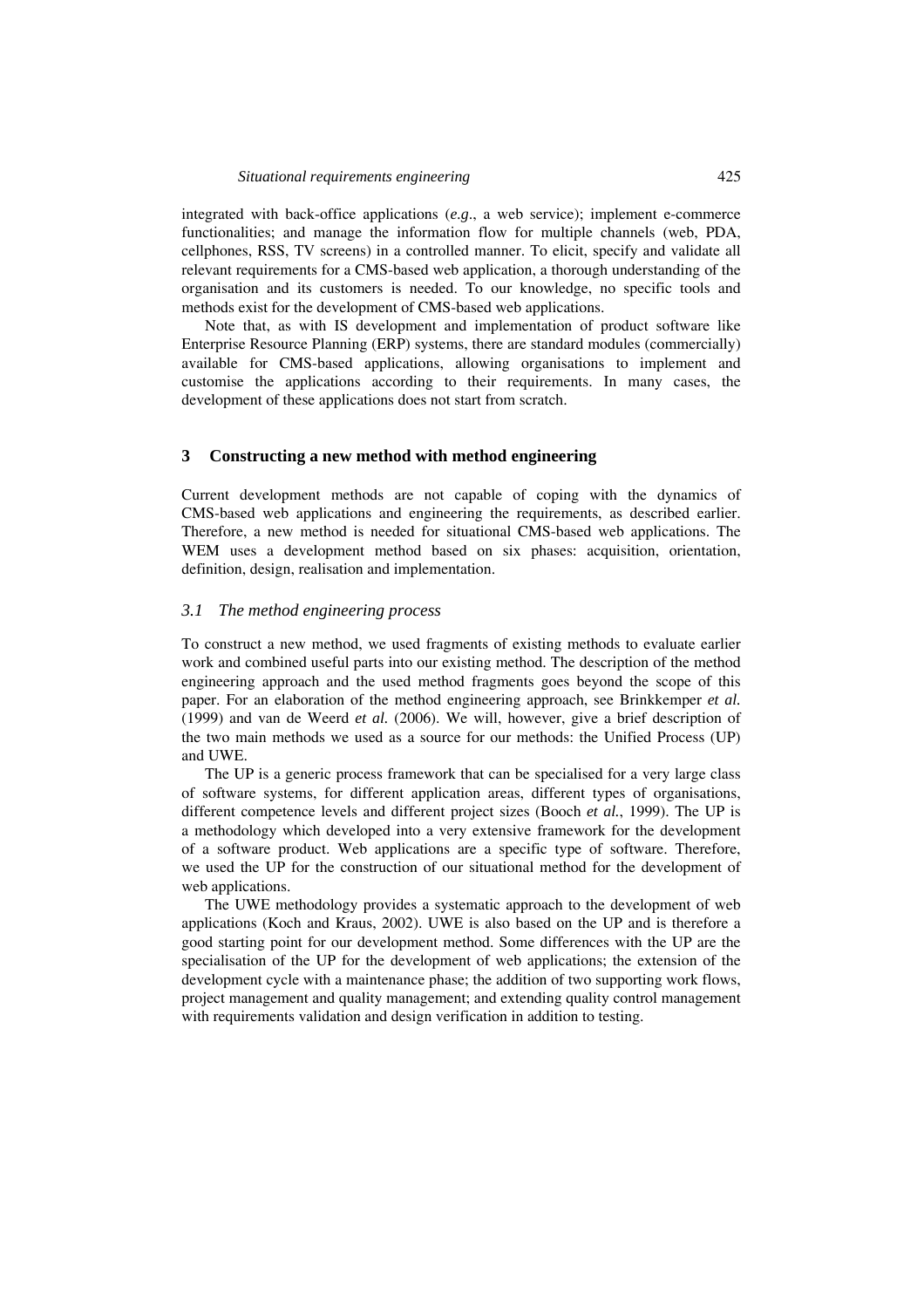# *3.2 Project categorisations*

We categorised CMS-based web application project situations based on distinguishing characteristics of the project requirements, such as the ability to realise the requirements of the customer with standard functionalities of the CMS-based web application. Other requirements need some customisation of the CMS-based web application. The projects can be divided into three categories, based on project type and complexity:

- 1 *Standard projects* projects that are mostly based on existing standard functionalities of CMS-based web applications
- 2 *Complex projects* projects based on existing functionalities with lots of customisation or new build functionalities
- 3 *Migration projects* projects that involve an upgrade of an older version of a CMS-based web application to a newer version.

Standard and complex projects are not that clearly defined and are arbitrarily distinguished by their characteristics. In this paper, we focus on the standard and complex projects.

| Phase          | <b>Standard</b>                                        | Complex                                                         |  |
|----------------|--------------------------------------------------------|-----------------------------------------------------------------|--|
| Acquisition    | Acquire customer information                           | Acquire customer information                                    |  |
|                | Describe solution                                      | Feature list (UP)                                               |  |
|                |                                                        | Describe solution                                               |  |
| Orientation    | Risk management (UWE)                                  | Risk management (UWE)                                           |  |
| Definition     | Product vision (UP)                                    | Product vision (UP)                                             |  |
|                | User and domain modelling (UWE)                        | User and domain modelling (UWE)                                 |  |
|                | Application model (UWE)                                | Use-case modelling (UP)                                         |  |
|                | Nonfunctional requirements (UP)                        | Application model (UWE)                                         |  |
|                |                                                        | Nonfunctional requirements (UP)                                 |  |
|                |                                                        | Requirements validation (UWE)                                   |  |
| Design         | Web application architecture (UP)                      | Custom architecture (UP)                                        |  |
|                |                                                        | Technical design in detail (UP)                                 |  |
| Realisation    | Implement graphical design                             | Implement graphical design                                      |  |
|                | Configuration of web application<br>Functional testing | Configuration of web application<br>and extensions              |  |
|                |                                                        | Iterative development of custom<br>functions in components (UP) |  |
|                |                                                        | Iterative development of<br>interfaces (UP)                     |  |
|                |                                                        | Product quality assurance (UP)                                  |  |
|                |                                                        | Functional and integration testing                              |  |
| Implementation | Staging deployment<br>Production deployment            |                                                                 |  |
|                | Acceptance                                             | Production deployment                                           |  |
|                |                                                        | Acceptance                                                      |  |

Table 1 Elements of standard and complex projects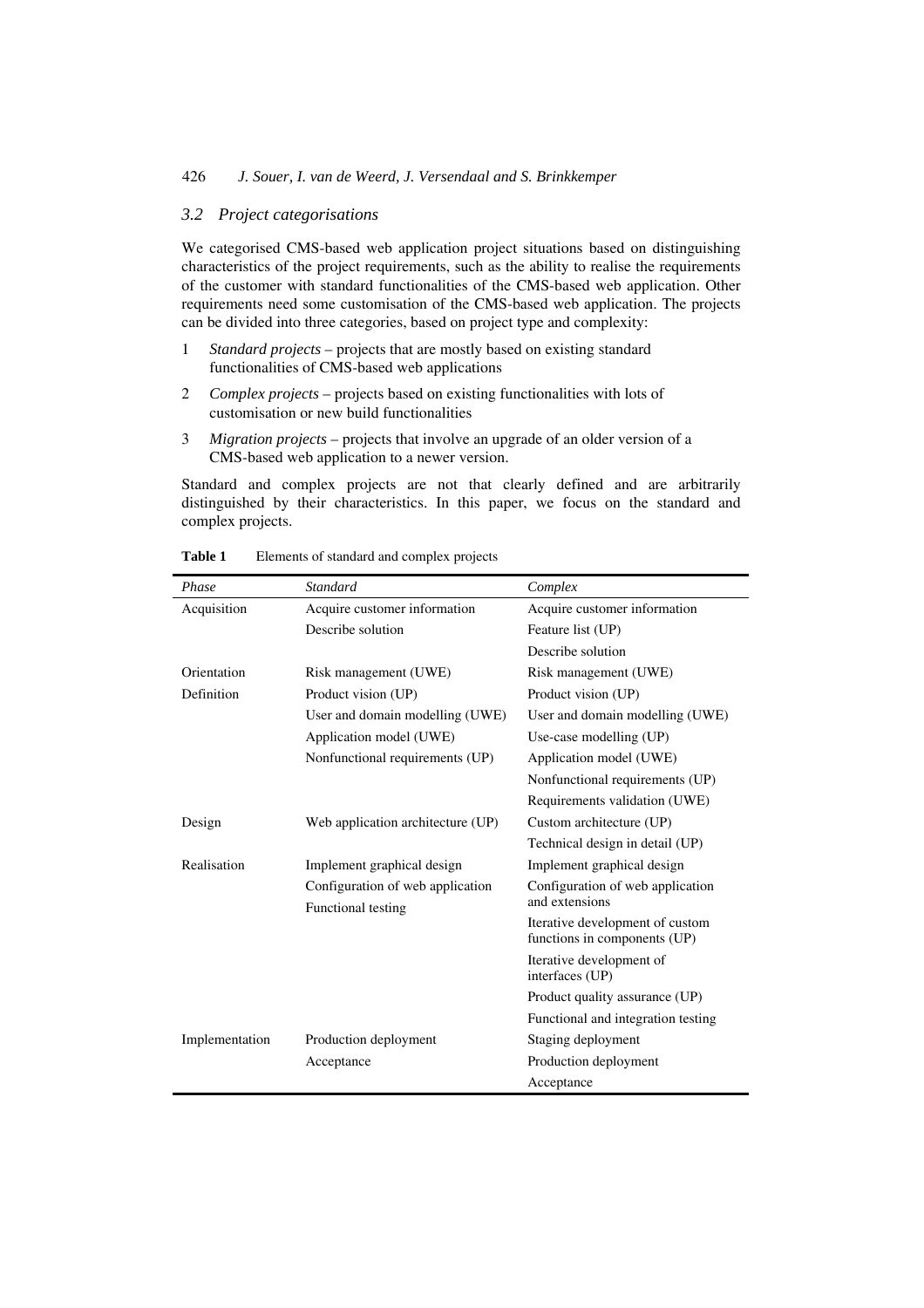Ideally, a standard project is a solution completely based on the existing CMS-based web application. In this case, the CMS-based web application should meet the customer's needs. In a standard project, requirements analysis consists of the identification of the required standard functionalities and the configuration of these components. Projects within the complex route map can be very special. Existing functionalities are not sufficient and customisation is needed to create the required functionalities. The requirements capturing and specification is more challenging in complex projects.

Table 1 gives an overview of the standard and complex route maps and in fact depicts our new method. On the left, a general development method is described, defining the rows of the table. At the top, the standard and the complex route map define the two columns. Each cell of the matrix gives an overview of the applied methods in the route map per phase. The actual requirements specification is done in the definition phase.

#### *3.3 The resulting web engineering method*

We refer to the method resulting from the method engineering process as the Web Engineering Method (WEM). In the following, we give an overview of the different phases of WEM. We focus on the first three phases (acquisition, orientation and definition).

## *3.3.1 Acquisition phase*

The acquisition phase focuses on outlining the customer's wish into a proper solution. Through interviews with the customer (or workshops, documents, *etc.*), a primary understanding of the desired web application is gathered and an idea of the project environment arises. Two of the earlier mentioned shortcomings of traditional implementation methods are the inability to specify the right requirements of CMS-based web applications and trouble mapping the application work flow with the business processes. To cope with this issue, we introduced a fragment of the UP into our existing development method, consisting of a feature list. If the project appears to be complex, a feature list identifies the candidate key requirements and business processes in an early stage, which need to be addressed by the web application. CMS-based web applications provide an extensive set of standard functionalities, and therefore some candidate requirements match or resemble available functionalities. Based on the information acquired from the customer, the customer's wish is then reformulated in an unambiguous way, understandable to all project members. It is then clear whether the project is standard or complex. With that knowledge, a solution for the project is described. The figure below illustrates the introduction of a feature list in the acquisition phase.

Figure 2 illustrates the metamodel of the acquisition phase in WEM. For the method visualisation, a metamodelling technique is used (van de Weerd *et al.*, 2006) based on  $UML<sup>1</sup>$ . The processes are modelled on the left-hand side in UML activity diagrams, and the corresponding data on the right-hand side in UML class diagrams. An important adjustment of the standard UML concerns the use of different types of concepts to indicate whether a concept is simple or compound. A simple concept (*e.g*., GOAL) does not contain any subconcepts, whereas a compound concept is an aggregate of subconcepts. Compound concepts can be closed (*e.g*., REQUIREMENTS OVERVIEW) or open (*e.g*., PROPOSAL), depending on the relevance of showing the subconcepts.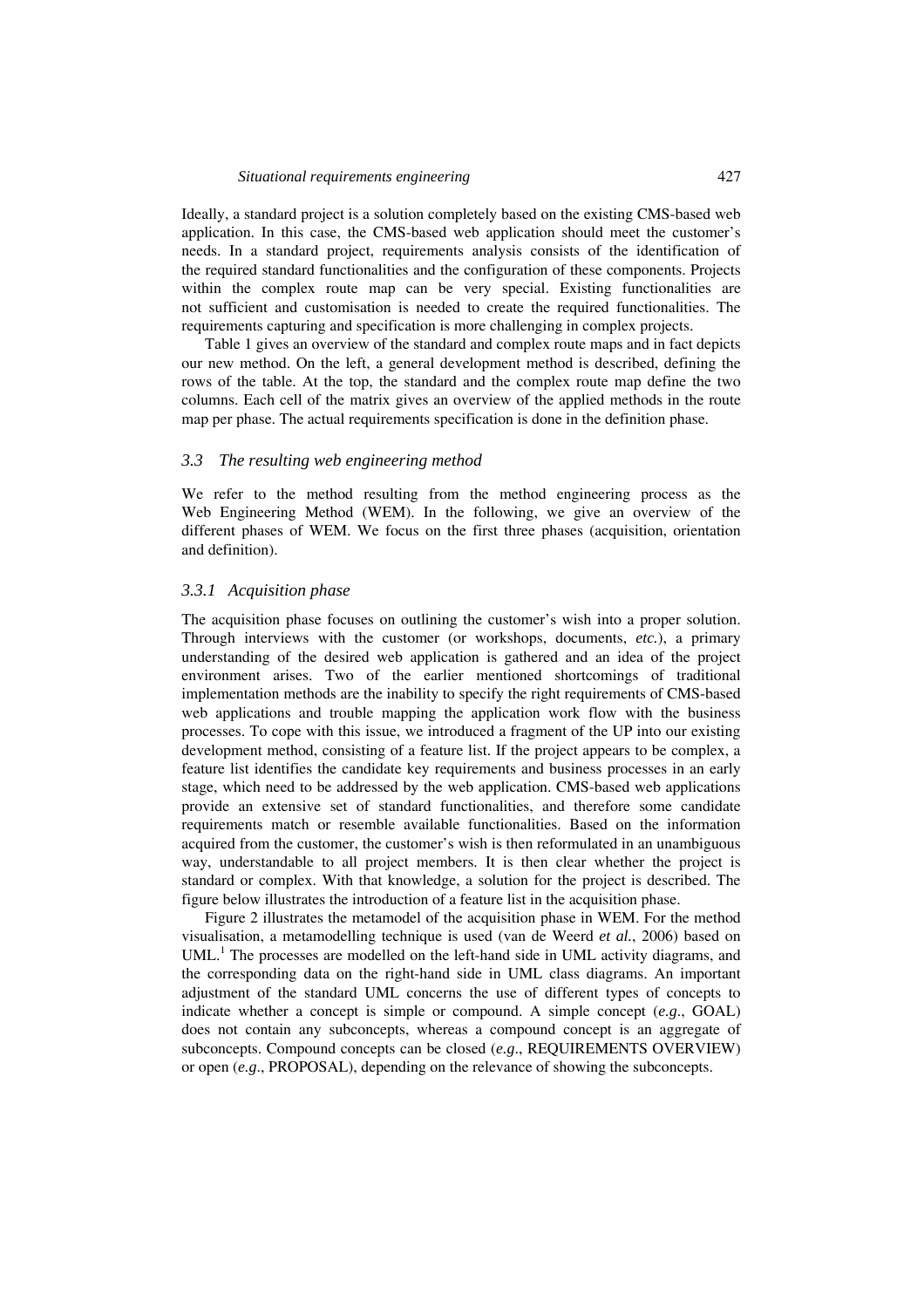

**Figure 2** Metamodel of the acquisition phase in WEM

## *3.3.2 Orientation phase*

The project starts in the orientation phase. Organisational aspects are defined, such as participants, targets, products, scope and assumptions. Furthermore, project management aspects are installed, including planning and control of the project, communications, activities and responsibilities, risk management, problem management and change management.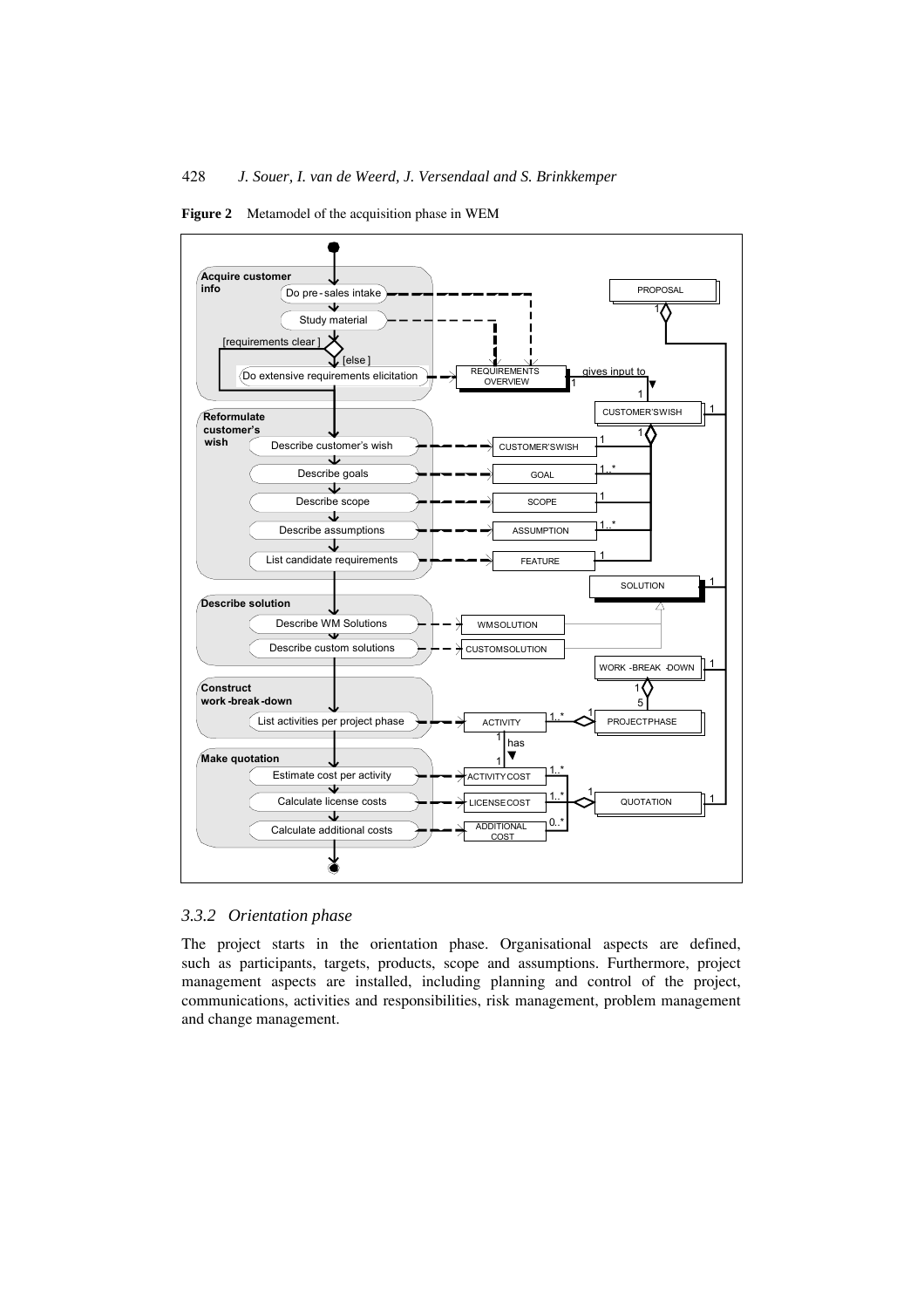# *3.3.3 Definition phase*

The definition phase of WEM consists of the actual requirements elicitation, analysis and specification. A metamodel of the definition phase is illustrated in Figure 3. Both the standard and the complex projects are integrated. For readability, we left out the data side of the diagram.

**Figure 3** Metamodel of definition phase in WEM

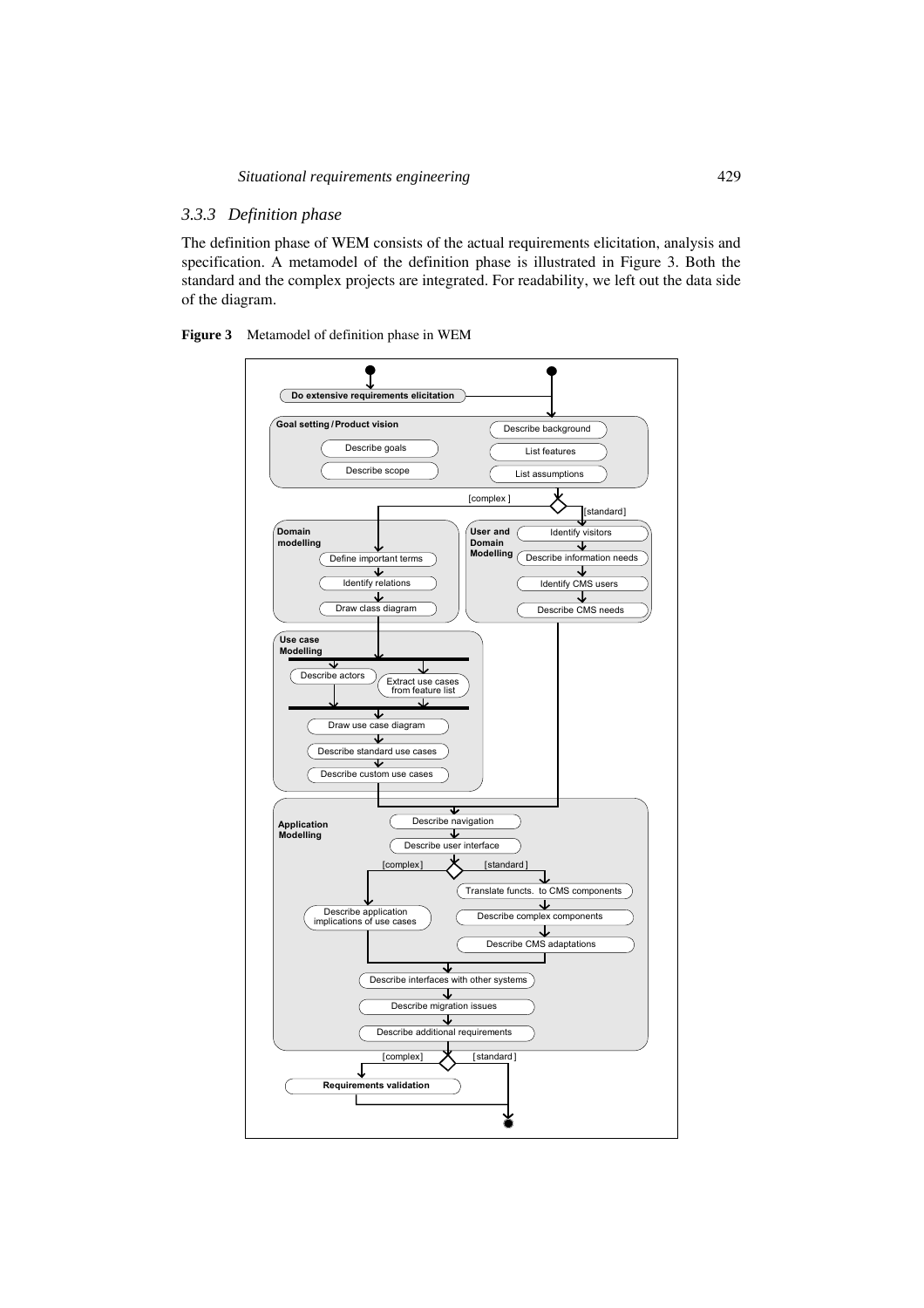In the definition phase, the analyst focuses on defining what should be built. The requirements analysis starts with the creation of a product vision. We used the product vision of the UP to document the purpose and the goal of the web application. A product vision includes a background description, the goals of the web application, the scope of the project, and some assumptions and limiting conditions. If available, the feature list is detailed and further specified. To cope with the lack of web focus, we adapted user and domain modelling from UWE to define the users and the environment. We identified the different types of users (*e.g*., visitors, registered visitors, editors, content managers) and their information need. Functions derived from the users and their needs are compared to functions in the CMS-based web application. This application modelling results in a configuration of the CMS-based web application. An application model in WEM consists of a navigational description, user interface description, functional mapping, work-flow modelling and a utilisation of content reusability. Finally, the nonfunctional aspects are defined. Typical examples are user management, security, scalability, performance, design conditions, backup and logging.

For the complex components, we added domain modelling and use case modelling to specify the requirements of complex issues. Use case modelling originates from the UP and describes the requirements as an interaction between actors and the system. Therefore, all actors and their functions are identified. To simplify communication, a use case diagram was developed to show all the functions of the actors in one diagram. This gives a customer an overview of the web application and minimises the chances of implementing the wrong requirements. In complex projects, the requirements are regularly discussed with the client to specify the requirements in the right way.

#### *3.3.4 Design phase*

During the design phase, it is determined how the requirements are realised. Based on the requirements, a suitable architecture is created. Standard projects will ideally be fully integrated into the CMS-based web application; hence, the architecture of the web application is then the actual architecture of the CMS-based web application. In complex projects where customised components are developed, a customised architecture is necessary. Still, complex architectures utilise the standard web application architecture. We used the  $4 + 1$  view architecture of the UP, *i.e.*, the logical view, process view, implementation view and deployment view.

## *3.3.5 Realisation phase*

During the realisation phase, the actual web application is created. The graphical user interface design is then integrated in the CMS-based web application and the relevant functions in the web application are configured to meet the customer's requirements. Depending on the complexity, one or more iterations are used to realise the desired functions. All the realised components are eventually tested, based on the test plan. If the components succeed in the functional and integration tests, the realisation phase is concluded.

#### *3.3.6 Implementation phase*

CMS-based web applications are generally deployed straight to production. Some customers demand a staging environment – or a complete DTAP (Development, Test,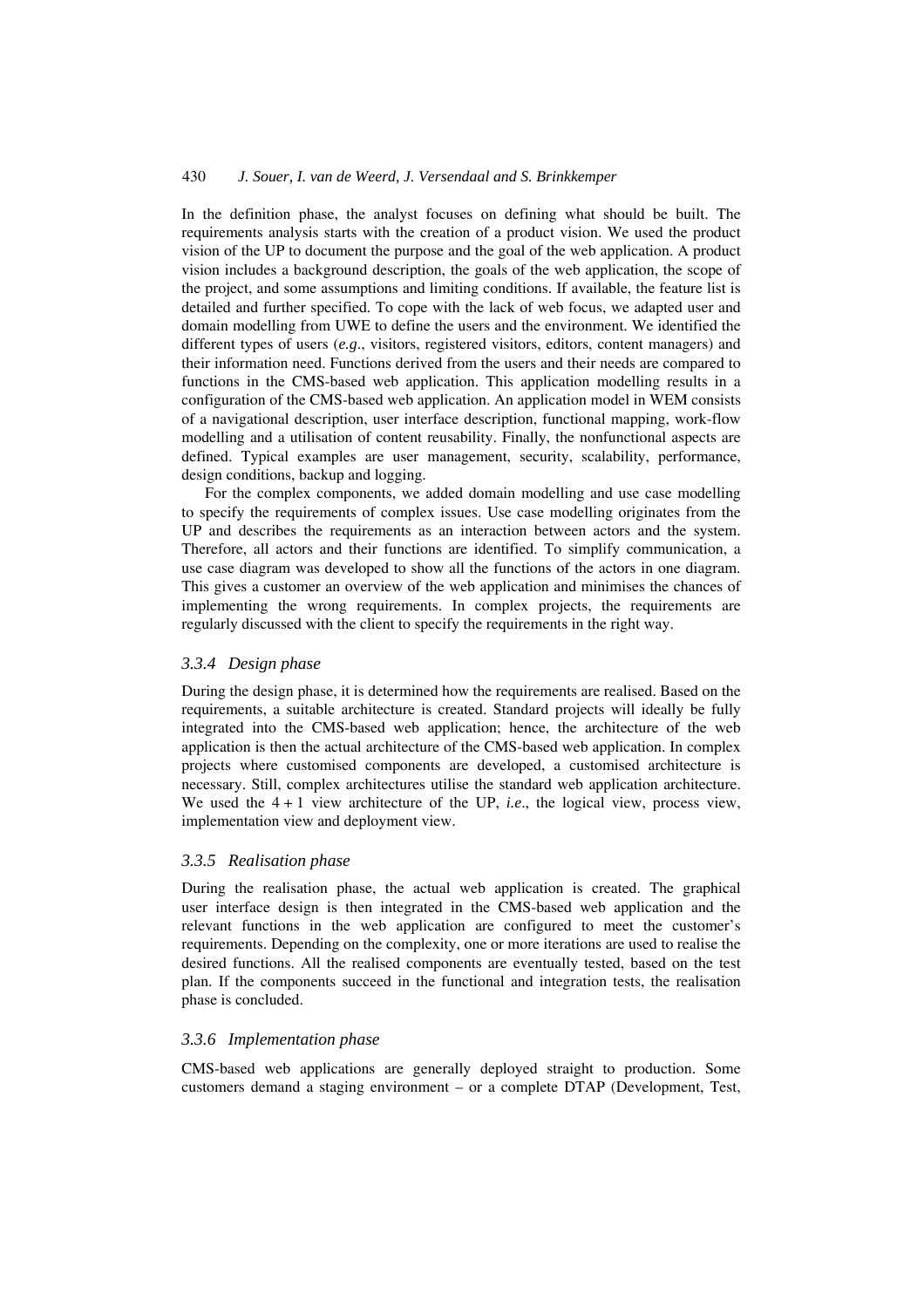Acceptance, Production) configuration – before actual deployment to production, which can be the case in complex projects. Customers then test the product themselves before they accept the project.

WEM has different elements for standard and complex projects. A project is rarely fully standard or complex. Most projects have certain functionalities which are fully supported by the existing CMS-based web application, but have minor extensions or customisations. Each project should at least contain the activities as described in the standard route map. WEM is then tailored to the situation at hand. Because WEM was created by reusable fragments and in itself is developed in components, one can easily add components from the complex route map to the standard route map, creating an optimal development method in a given situation. WEM is thereby suitable for maturation, adding new components as new development methods arise. Clearly, not all activities in the complex route map can be selected individually. For instance, product quality assurance is not useful if no custom functions or interfaces are developed. In addition, use case modelling without a domain model is quite difficult to read. An important cross-check is the consistency between the domain model and the use cases, as every concept described in the domain model should be mentioned in at least one use case. Otherwise, the described concept is irrelevant.

## **4 Validation**

To validate the newly developed method, we applied WEM in three projects at GX Creative Online Development, a web technology company in the Netherlands. GX develops and implements its Content Management System *GX WebManager* to deliver CMS-based Web Applications, which is described in van Berkum *et al.* (2004). Figure 4 illustrates a high-level functional architecture of the GX WebManager.



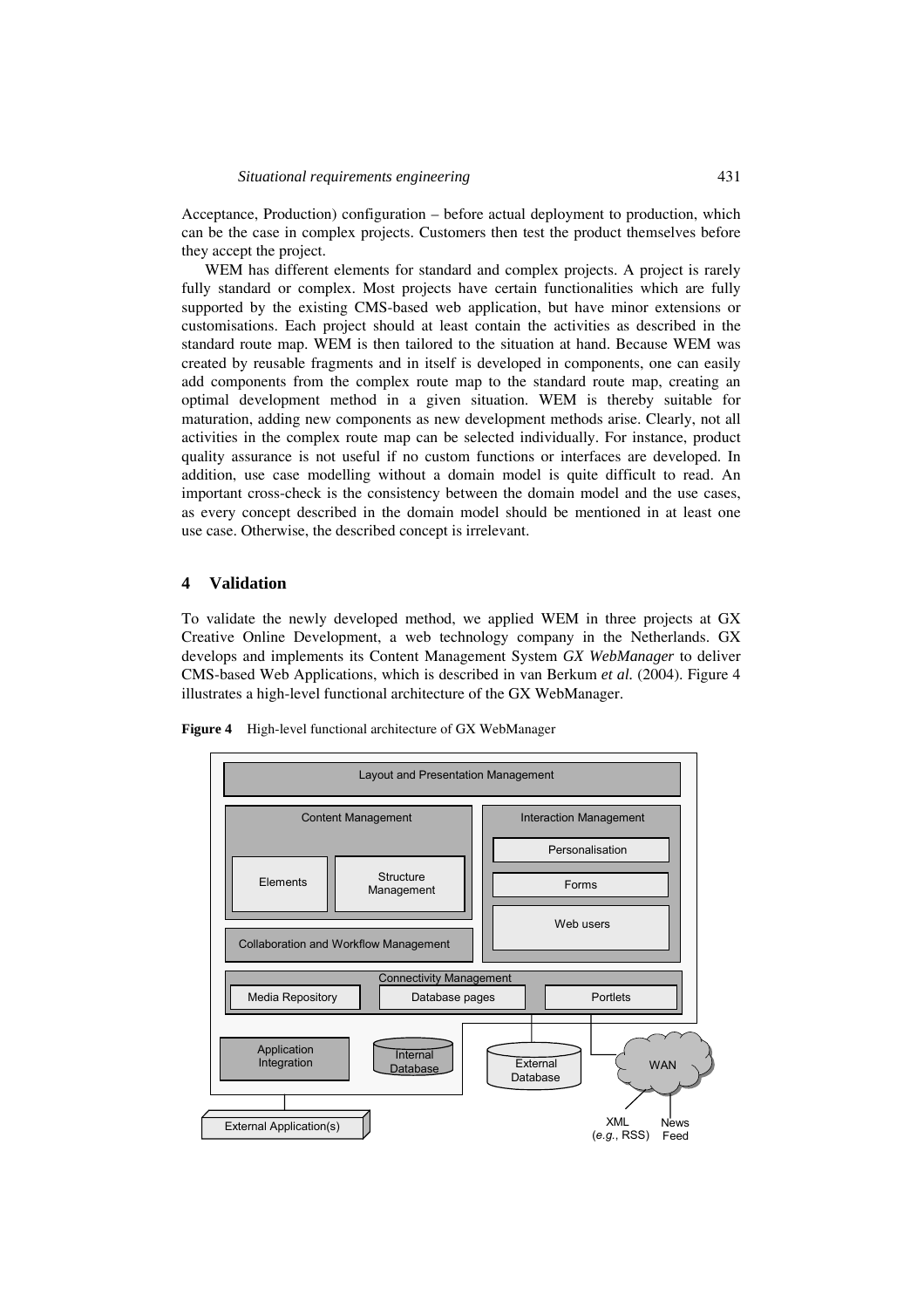In the validation, we focused solely on the definition phase, comprising the requirements specification part of the overall implementation. We validated WEM by analysing project aspects such as realisation within the time and budget, user satisfaction of internal stakeholders (architects, engineers and project managers of GX) and user satisfaction of external stakeholders (customers, graphical designers). The user satisfaction was determined through interviews with the relevant stakeholders. The questions concerned the process of requirements engineering (the structuring and managing of the process) and the final requirements specification (soundness, completeness and readability). The results were then compared to previous projects, which were not based on WEM. The customers we used in the validation consist of:

- a retail organisation, which operates throughout Europe in the marketing, sales and distribution of home entertainment products
- a large telecommunications company
- a health insurance company (standard project, multiple sites).

In Table 2, an overview of the three cases is shown with the project characterisations. The last two columns describe the number of actors and use cases in the requirements document. Note that case number 3 also has a few use cases, despite the characterisation of a standard project. We will elaborate on one case. The other cases are discussed in Section 4.2.

| Case | Project type | Estimated<br><i>man-hours</i> | Estimated<br>dev. time | Actors | Use cases |
|------|--------------|-------------------------------|------------------------|--------|-----------|
|      | Complex      | 2000                          | 7 months               | Q)     | 29        |
|      | Complex      | 400                           | 2 months               |        |           |
|      | Standard     | 1500                          | 5 months               |        |           |

**Table 2** Overview of case studies

## *4.1 Case description*

The GX customer operates throughout Europe in the marketing, sales and distribution of home entertainment products. For their clients, the customer wanted to develop an integrated multichannel platform consisting of a web shop with physical and digital products and an in-store marketing application called narrowcasting. This multichannel platform had to be managed in a web application, managing the content on several web shops and in-store marketing of all retail clients. The products for the web shops and the in-store marketing were provided through multiple interfaces with product-data suppliers, and there were two fulfilment partners for order handling. Specifying such a highly dynamic and specific content-driven web application is clearly a complex project.

Based on the new WEM method, the following process steps were applied during the requirements specification:

- goal setting/product vision (background, feature list, assumptions)
- domain modelling (terms, relations, class diagram)
- use case modelling (actors, use case diagram, use cases)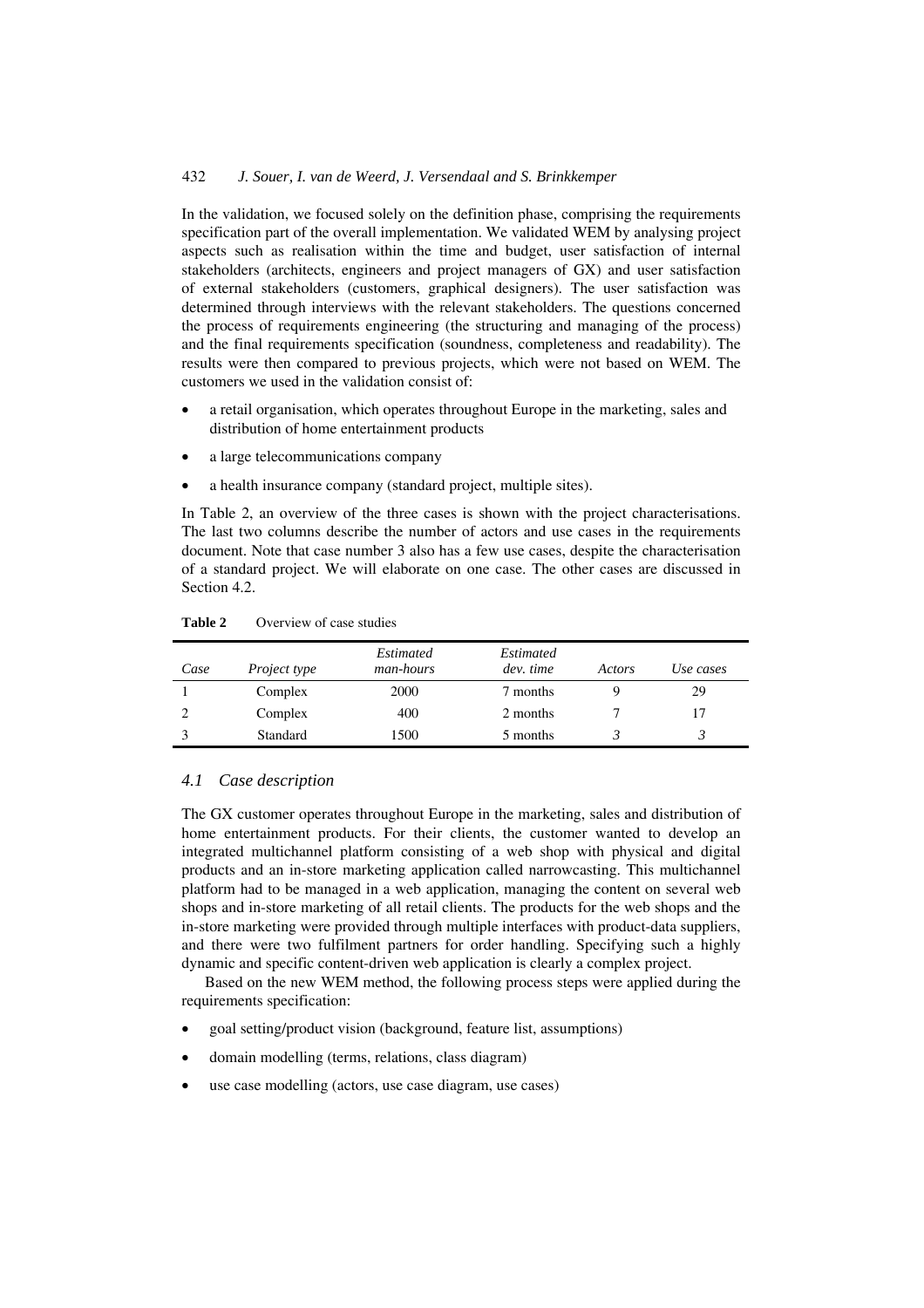- application modelling (navigation, interfaces, application implications, additional requirements)
- requirements validation.

Before using WEM, GX used primarily application modelling for the requirements engineering. In interviews, the graphical design was translated to functions, and additional requirements were specified (such as defining the web forms, user authorisation and work-flow process).

With WEM, all the activities described in the complex route map were applied. Because this project was complex, a feature list was created in an early stage, comprising the core functions of the web application. Some examples are, 'Visitors need to register before they can buy any products', 'Visitors have a wish list' and 'Products in the web shop are both digital and physical'. With the feature list, the scope of the project was defined.

During the requirements analyses in the definition phase, a product vision was defined in collaboration with the customer. Then, all the concepts and their interrelationships were identified to prevent miscommunication. These concepts and their relationships are modelled in a domain model. In Figure 5, part of the domain model is visualised.



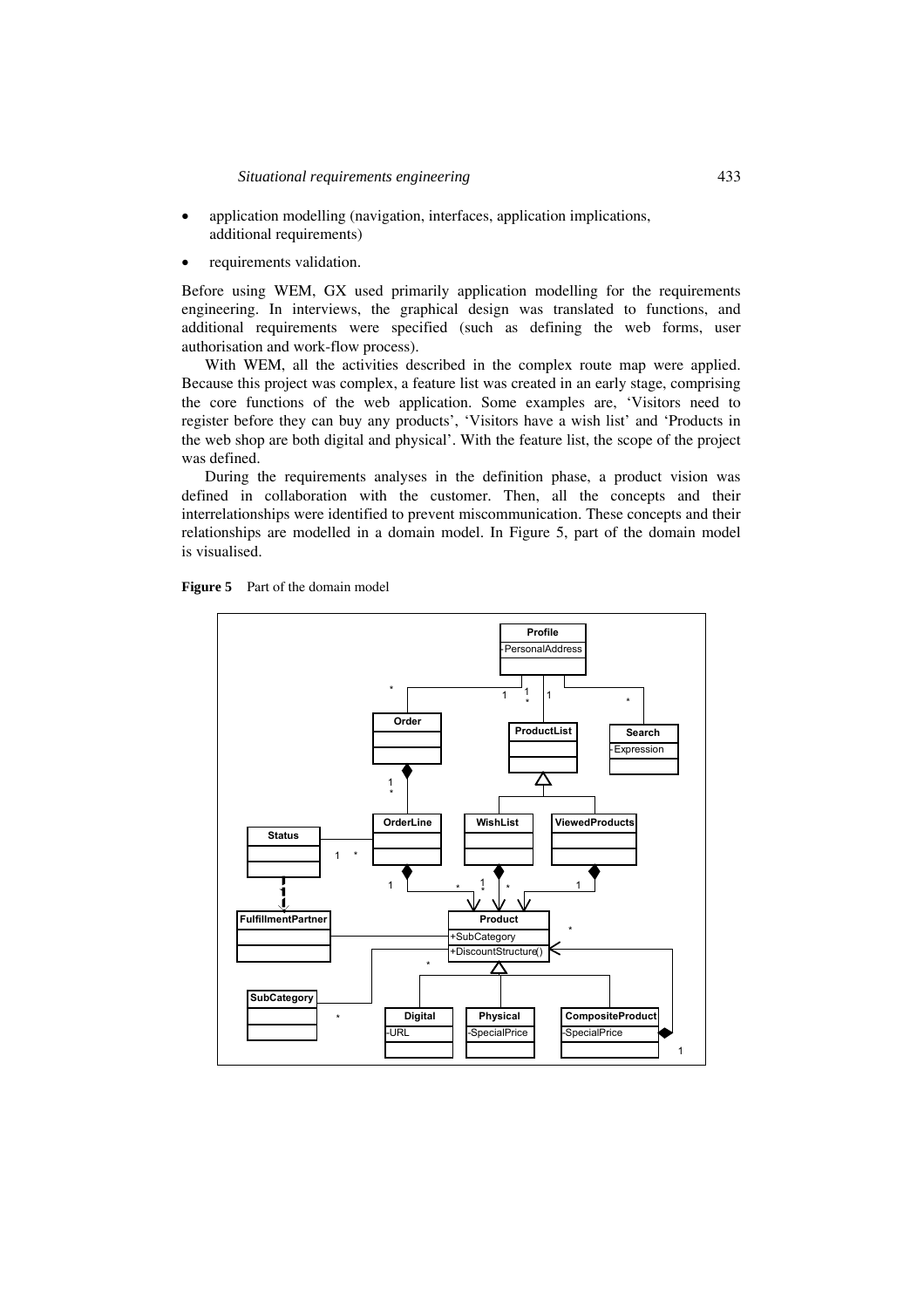All the functional requirements were then specified with use cases. First, the actors and a basic set of use cases were identified, based on the feature list. There were, for instance, different types of users in the web shop – distinguished by their status (registered or not). Different users have different functions. Through iterations, the set of actors and use cases grew. By means of use cases, the requirements for each actor could clearly be defined, as specified by the customer. Figure 6 illustrates a component of the use case diagram.





When the use cases were completed, the process continued with application modelling, which translated use cases and nonfunctional requirements into the CMS-based web application. Navigational design was developed based on the use cases. The use cases then needed to be translated into existing functions of the CMS-based web application. With the application modelling, certain requirements were adapted to be in line with the existing functions. (For example, the customer wanted a 'frequently asked questions' function with some specific features. The CMS-based web application has a standard FAQ function but not exactly in accordance with the requirements. Yet, while not fully compliant with the original requirements, choosing the standard functions over customisation saved time, effort and money for the customer.)

For each type of interface, we specified an actor and use cases: multiple product-data imports, multiple fulfilment exports, a payment services provider, a web application for the delivery of narrowcasting content, back-end applications (financial system, among other systems) and a music-server for the digital music files. With such an extensive web application, a process of the work flow for the creation and the delivery of content was developed; the editors could create product views and in-store marketing material within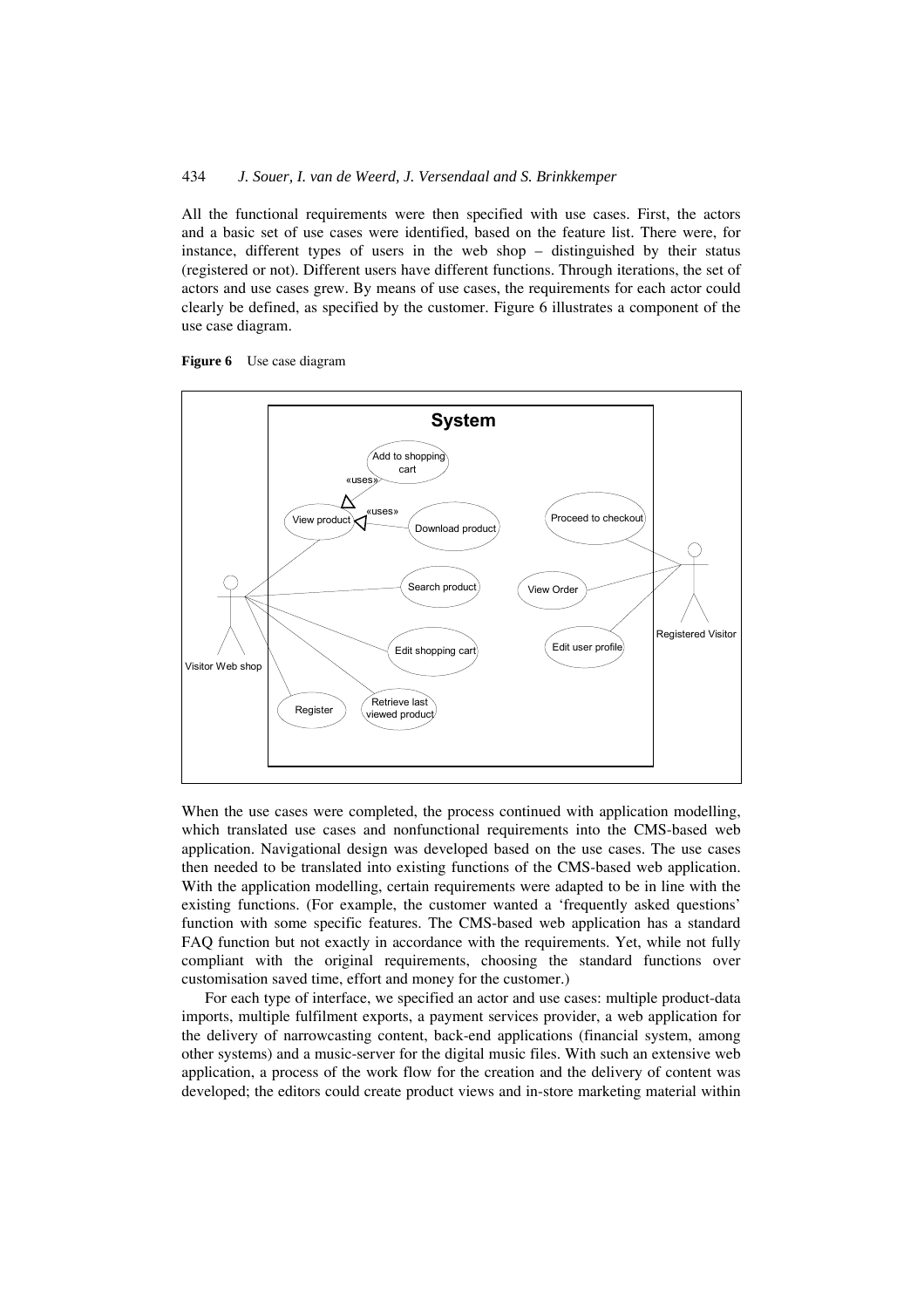the web application and with a controlled procedure. To support tracking of content and order creation, an audit trail was designed for tracking all the changes. A few additional requirements concerning financial transactions were specified and that concluded the requirements specification. To complete the process, the requirements specification was validated with GX internally and with the customer before it was finalised.

After the definition phase comes the design phase, in which GX creates the architectural design of the CMS-based web application based on the specified requirements. Figure 7 shows the process view of the architecture, illustrated to give an idea of the system, which was thereafter realised and implemented.



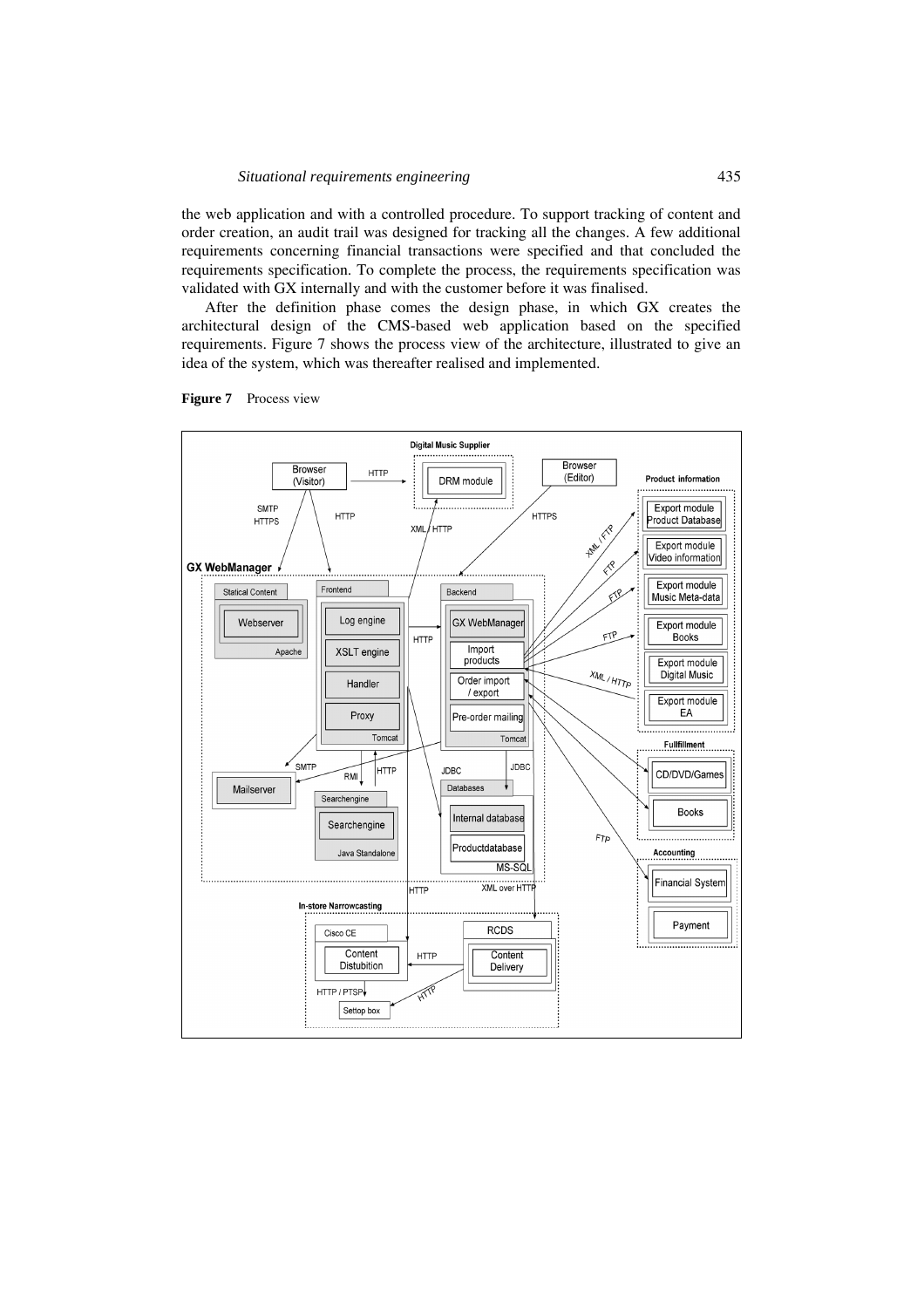## *4.2 Discussion*

We described one of the three cases in the previous section. Here we will give an overview of the findings of the three cases.

To start, the external and internal stakeholders were pleased with the specifications and the final CMS-based web application. The customers mentioned that the resulting CMS-based web application was what they had hoped for and conformed to their specifications. Internal stakeholders at GX were also very satisfied with WEM. GX acknowledged that, compared to before the development of WEM, the developers had a better understanding of the customer environment because of the product vision and the user and domain modelling. Moreover, they had a better understanding of the overall purpose and the requirements of the system, especially the complex functionalities that were specified with use cases and translated with application modelling. Summarised, WEM made a significant contribution towards realising these complex projects within time and budget, and with good results and satisfied customers.

There were, however, some shortcomings due to the separation of processes for standard and complex situations. For instance, the health insurance company was specified within the standard route, yet they asked for some elaboration of the requirements in the form of use cases, which was actually part of the complex route (hence, the three use cases in Table 2). The reason for this was that although they wanted the standard functionalities, they found it hard to imagine the actual specification without the use cases. In addition, the acceptance of one of the complex projects was challenging because the customer had other expectations concerning the functions in the CMS-based web applications. While discussing this with the customer, we found that these expectations could have been managed with two processes of the application modelling within the standard route: the translation of the functions to the CMS-components and a description of the CMS adaptations.

Some lessons can be learned from these cases. The first one is that not everyone can easily interpret use cases. The customer indicated that they could use a little assistance with interpreting the use cases. Therefore, it is very important that a supplier ensures that the customer really understands the specifications and implications of the use cases. On the other hand, some standard functionalities are so advanced that use cases can help the customer to understand the functionality. It is evident that good communication with the customer is crucial.

Another lesson can be learned from looking at when a standard functionality is used or is customised to the customer's needs. That standard functionality is preferably specified with a standard approach, since it makes the CMS-based web application components and their adaptations explicit compared to using a use case, which essentially can describe any interaction between an actor and the CMS-based web application. Moreover, the functional boundaries are known within the standard approach. These boundaries can be communicated to the customer to manage their expectations and thereby increase the chances of success.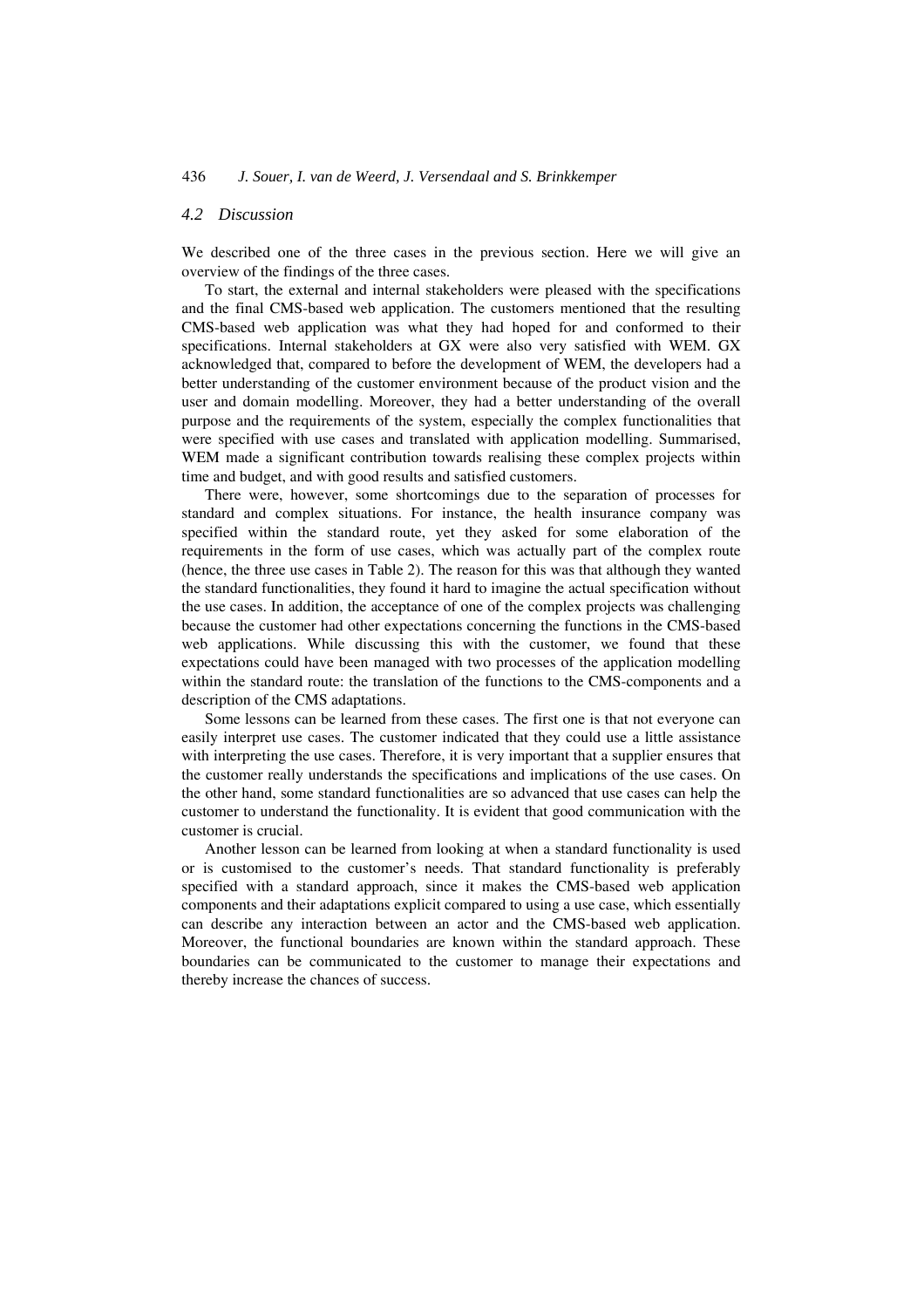## **5 Related work**

Several methods and techniques have been developed for designing and implementing web applications. For an excellent overview of some different development methods for web applications which include a requirements phase, see Escalona and Koch (2004). One of these methods is the Website Design Method (WSDM) (de Troyer and Leune, 1998). WSDM is a user-centred method for the design of kiosk websites. A kiosk website mainly provides information and allows users to navigate through that information. The two basic characteristics of WSDM are the audience-driven approach and the explicit conceptual design phase. The conceptual design can be performed using techniques like OMT or E-R modelling. De Troyer and Leune identified two types of websites: a kiosk for just presenting information, and a web application, which is a highly interactive information system where the interface is formed by a set of web pages. WSDM focuses on kiosk websites, which are mainly developed to provide information on the web. We, on the other hand, focus on a specific type of web application. WSDM does not include transactional requirements and user interface requirements (Escalona and Koch, 2004), which is an integral part of the CMS-based web applications requirements engineering process. It also concentrates on the end user (or 'visitor') of the system, while CMS-based web applications also need to support the users of the system (or 'editors'). This makes WSDM unsuitable.

Sauer and Engels developed the Unified Modelling Language (UML) Extension for Modelling Multimedia Applications. Aspects of the application, which are covered in this extension, are logical structure, spatial presentation, predefined temporal behaviour and interactive control. Another extension was developed by Baumeister *et al.* (1999). They propose the UML Extension for Hypermedia Design, because the diagrams of UML are not sufficient to model such aspects as navigational space and graphical representation. While they present an interesting modelling tool to visualise Hypermedia design, they do not provide us with a proper development method to capture all relevant requirements.

WebML is a high-level specification language for designing data-intensive web applications (Ceri *et al.*, 2000). Its specification consists of four perspectives: the structural model, the hypertext model, the presentation model and the personal model. It is not based on UML, but it is compatible with such existing notations as E-R modelling and UML. WebML is a tool to design web applications and it can be used in several development methods. CMS-based web applications, however, have their own data structure to manage the information. However, WebML does have comparable fragments in the requirements engineering process, such as the identification of internal and external users, use cases, data requirements, personalisation requirements, nonfunctional requirements and even multichannel requirements. Still, aspects such as application modelling, transactional requirements and migration requirements are not covered. Moreover, WebML is developed for designing data-intensive web applications.

Finally, W2000 is a framework for designing web applications based on the preexisting assets UML and the Hypermedia Design Model (HDM). According to the authors, the integration between UML and HDM consists of four methods: defining several stereotypes and customisations of diagrams to render HDM with UML, specifying guidelines to use UML as a way to specify some of the dynamic and operational aspects of web applications, refining use case diagrams to describe high-level user requirements, and addressing issues related to both functional and navigational aspects (Baresi *et al.*, 2001). W2000 provides some useful methods which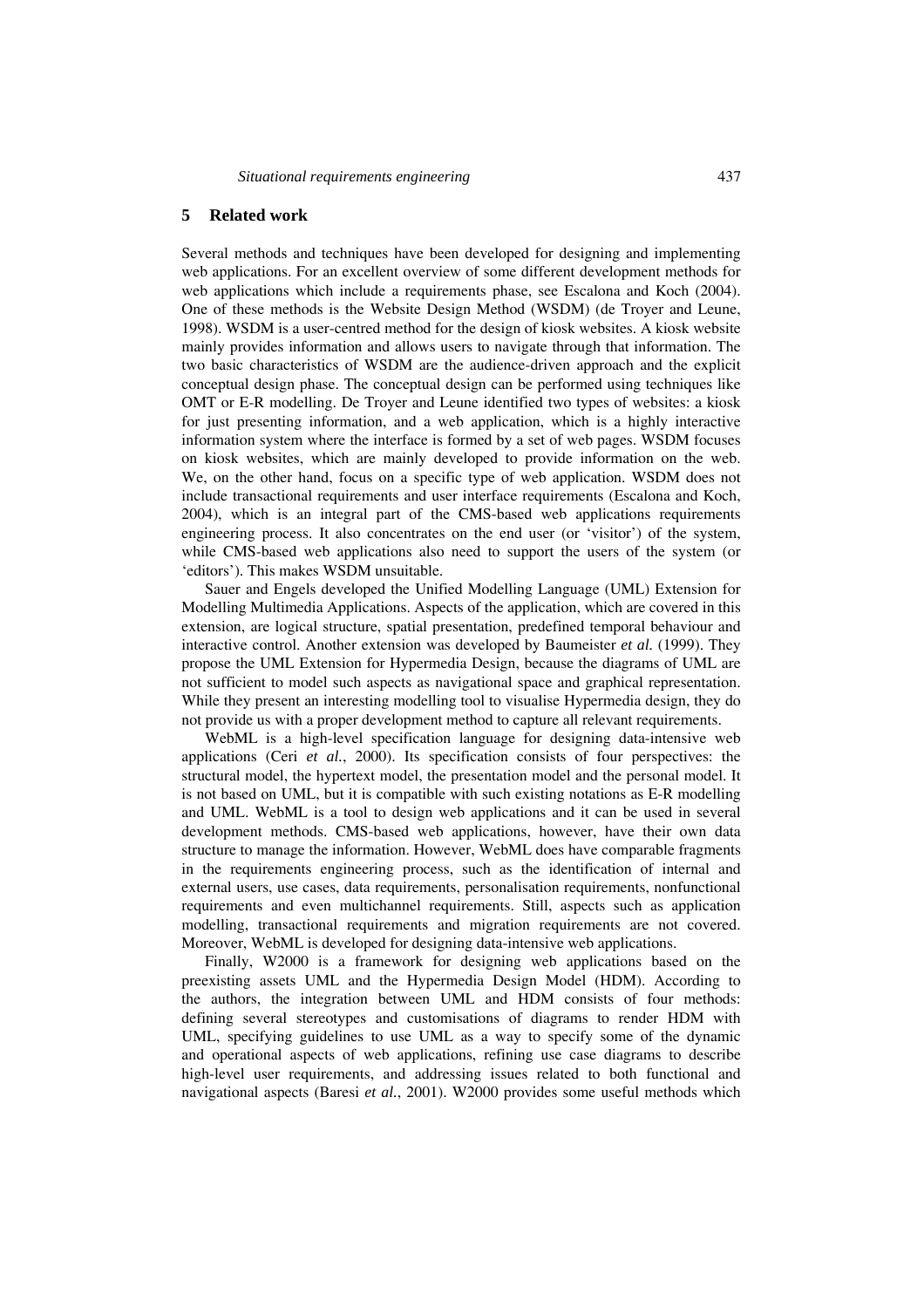we also use in WEM, such as use case modelling and the information design. Still, W2000 is far from being a complete development method for it does not include data requirements, user interface requirements and nonfunctional requirements (Escalona and Koch, 2004), which are a necessity in the requirements engineering of CMS-based web engineering.

## **6 Conclusion and future work**

In this paper, we gave a definition and categorisation of CMS-based web applications. We described the WEM, a method for developing situational CMS-based web applications. The focus was on the aspects of requirements engineering. We used method engineering to develop WEM, based on components of two existing methods: UP and UWE. We validated WEM and the results show that WEM seems a promising approach for developing complex web applications. To make strong statements on the applicability of WEM, more research is needed.

We are now extending the method with the migration route and will further validate and optimise the three routes. This can be realised by continuing the collection of improving method fragments and eliminating redundant and invalid fragments. Every iteration of method assembly leads to a more suitable implementation method.

Ongoing work is focusing on clearly defining the concepts that are relevant within the CMS-based web applications. In addition, we are developing a modelling technique to configure these types of web applications and thereby attempting to improve the overall implementation process.

Another aspect we are currently researching is the development of reference models for CMS-based web applications. Through the same manner in which we developed three route maps for the different types of projects, different route maps can be developed for different types of clients. Mapping the client's needs to product extensions is one of the future work directions.

## **References**

- Arch-int, S. and Batanovv, D.N. (2003) 'Development of industrial information systems on the web using business components', *Computers in Industry*, February, Vol. 50, No. 2, pp.231–250.
- Baresi, L., Garzotto, F. and Paolini, P. (2001) 'Extending UML for modeling web applications', *Proceedings of 34th Annual Hawaii International Conference on System Sciences (HICSS'34)*.
- Baumeister, H., Koch, N. and Mandel, L. (1999) 'Towards a UML extension for hypermedia design', in R. France and B. Rumpe (Eds.) *Proceedings UML '99*, LNCS, Vol. 1723, pp.614–629.
- Bolchini, D. and Paolo, P. (2002) 'Capturing web application requirements through goal-oriented analysis', *Proceedings of V Workshop on Requirements Engineering WER'02*, Valencia, Spain.
- Booch, G., Rumbaugh, J. and Jacobson, I. (1999) *The Unified Software Development Process*, Redwood City, CA: Addison Wesley Longman Publishing Co., Inc.
- Brinkkemper, S., Saeki, M. and Harmsen, F. (1999) 'Meta-modelling based assembly techniques for situational method engineering', *Information Systems*, May, Vol. 24, No. 3, pp.209–228.
- Ceri, S., Fraternali, P. and Bongio, A. (2000) 'Web Modeling Language (WebML): a modeling language for designing web sites', *Computer Networks*, June, Vol. 33, Nos. 1–6.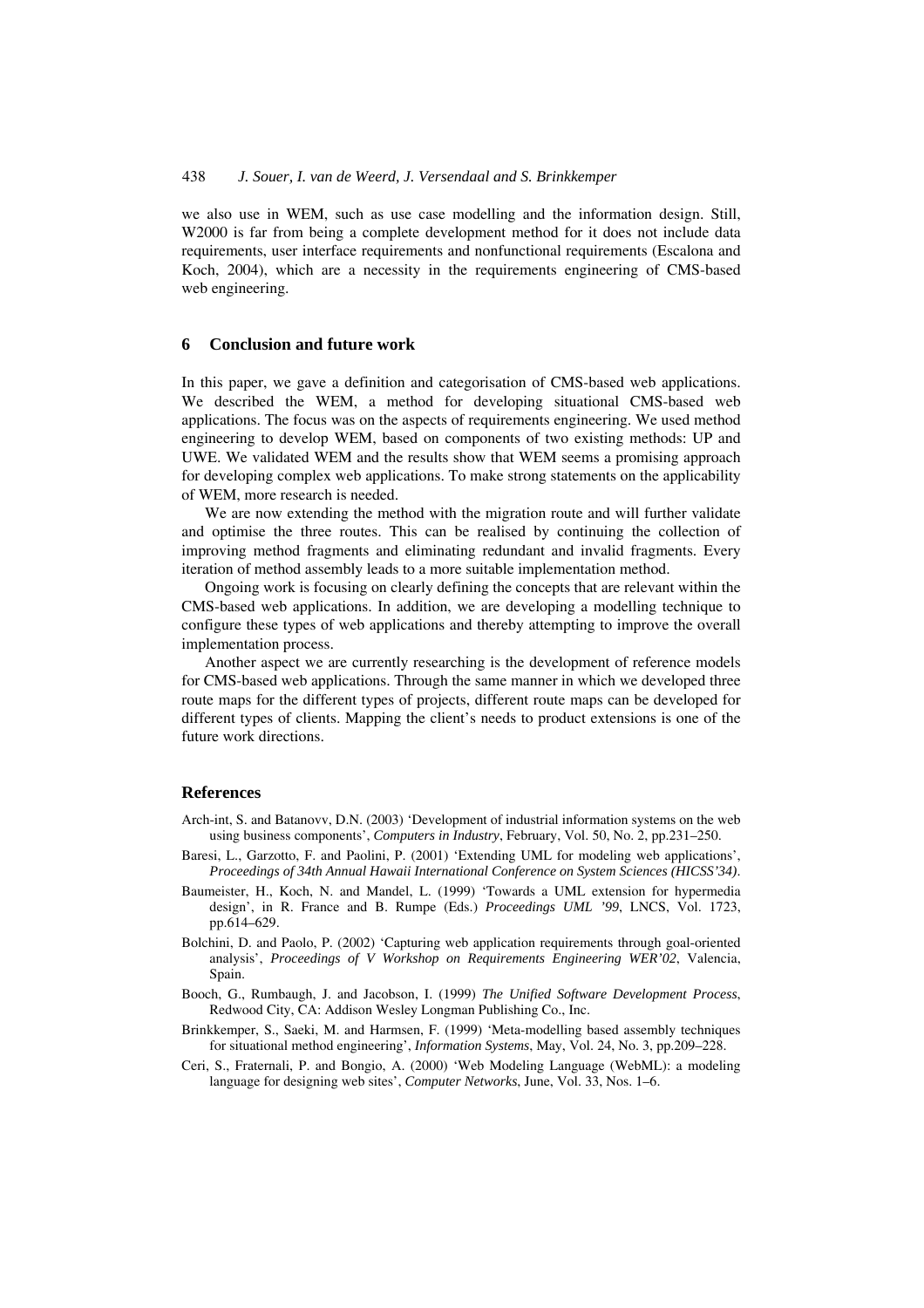- De Castro, V., Marcos, E. and Cáceres, P. (2004) 'A user service oriented method to model web information systems', *Proceedings of the 5th Conference on Web Information Systems Engineering (WISE 2004)*.
- De Troyer, O.M.F. and Leune, C.J. (1998) 'WSDM: a user centered design method for web sites', *Computer Networks and ISDN Systems*, April, Vol. 30, Nos. 1–7, pp.85–94.
- Escalona, M.J. and Koch, N. (2004) 'Requirements engineering for web applications a comparative study', *Journal of Web Engineering*, Vol. 2, No. 3, pp.193–212.
- Fernandez-Ilgesias, M.J., Alveraz-Sabucedo, L.M., Lojo-Silva, C., *et al.* (2005) 'Generating high quality printouts from content management systems: a cost-effective approach', *Software Practice and Experience*.
- Gnaho, C. (2001) 'Web-based information systems development a user centered engineering approach', *Lecture Notes in Computer Science*, Vol. 2016, pp.105–118.
- Holck, J. (2002) '4 perspectives on web information systems', *Proceedings of the 36th Hawaii International Conference on System Sciences (HICSS '03)*.
- Jeenicke, M., Bleek, W. and Klischewski, R. (2003) 'Revealing web user requirements through e-prototyping', *Proceedings of the Fifteenth International Conference on Software Engineering and Knowledge Engineering (SEKE03)*.
- Koch, N. and Kraus, A. (2002) 'The expressive power of UML-based web engineering', in D. Schwabe, O. Pastor, G. Rossi and L. Olsina (Eds.) *Second International Workshop on Web-oriented Software Technology (IWWOST02)*, pp.105–119.
- Lee, C., Suh, W. and Lee, H. (2004) 'Implementing a community web site: a scenario-based methodology', *Information and Software Technology*, Vol. 46, pp.17–33.
- Lee, S.C. and Shirani, A.I. (2004) 'A component based methodology for web application development', *Journal of Systems and Software*, April, Vol. 71, Nos. 1–2, pp.177–187.
- Murugesan, S., *et al.* (2001) 'Web engineering: a new discipline for development of web-based systems', *WebEngineering 2000*, LNCS 2016, pp.3–13.
- Standing, C. (2002) 'Methodologies for developing web applications', *Information and Software Technology*, March, Vol. 44, No. 3, pp.151–159.
- Taylor, M.J., McWilliam, J., Forsyth, H., *et al.* (2002) 'Methodologies and website development: a survey of practice', *Information and Software Technology*, April, Vol. 44, No. 6, pp.381–391.
- Turban, E., McLean, E. and Wetherbe, J. (1999) *Information Technology for Management*, 2nd ed., New York: John Wiley and Sons.
- Van Berkum, M., Brinkkemper, S. and Meyer, A. (2004) 'A combined runtime environment and web-based development environment for web application engineering', *Advanced Information Systems Engineering: 16th International Conference, CAiSE 2004, Riga. Lecture Notes in Computer Science*, Vol. 3084, pp.307–321.
- Van de Weerd, I., Brinkkemper, S., Souer, J. and Versendaal, J. (2006) 'A situational implementation method for web-based content management system-applications: method engineering and validation in practice', *Software Process: Improvement and Practice*, Vol. 11, No. 5, pp.521–538.
- Vidgen, R., Goodwin, S. and Barnes, S. (2001) 'Web content management', *Proceedings of the 14th International Electronic Commerce Conference*, Bled, pp.465–480.

## **Note**

1 OMG (2003) 'UML 2.0 superstructure final adopted specification, document. reference ptc/04-10-02, available from the Object Management Group website, www.omg.org.